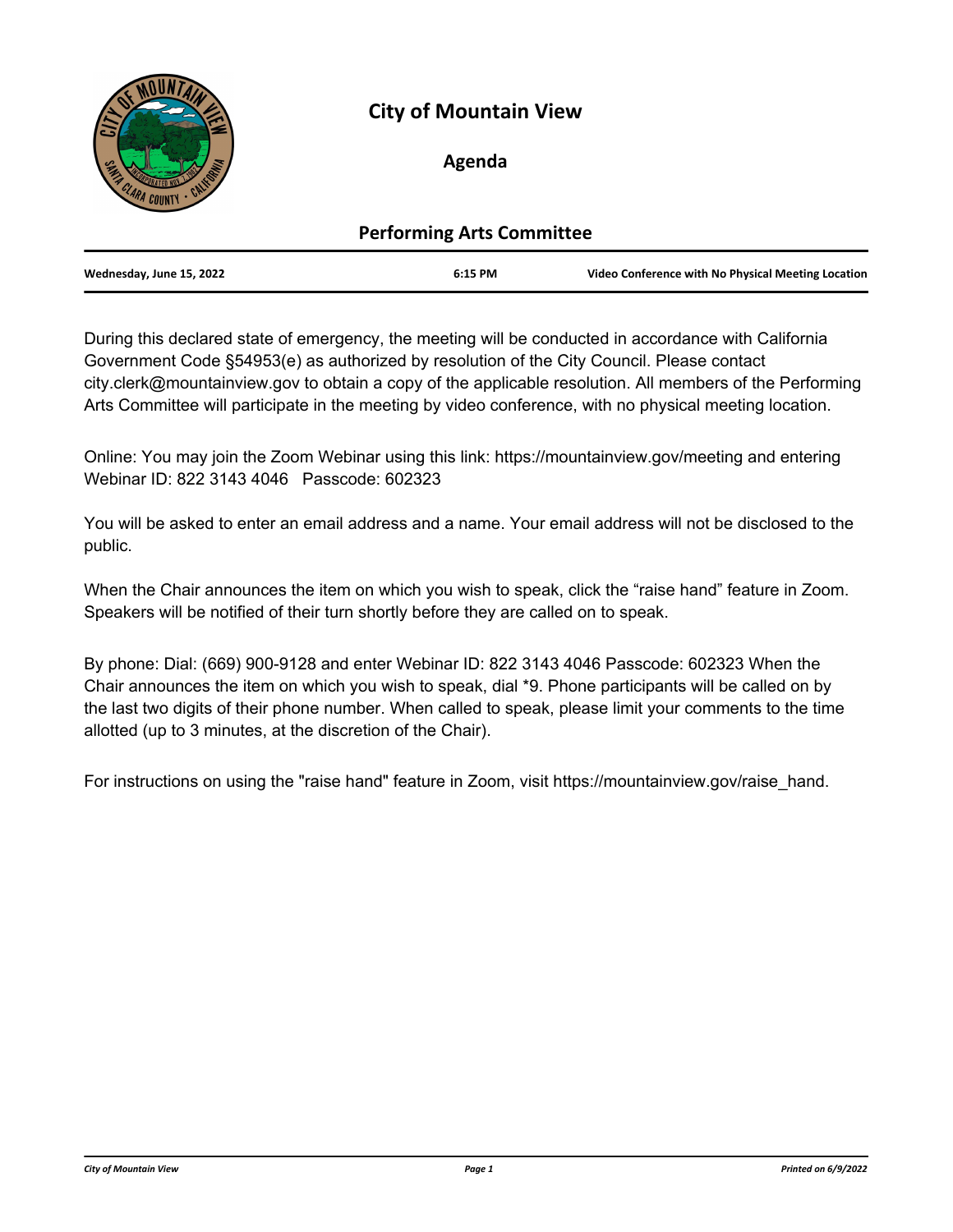## **1. CALL TO ORDER**

# **2. ROLL CALL**

### **3. MINUTES APPROVAL**

### **3.1 [Approval of Minutes](http://mountainview.legistar.com/gateway.aspx?m=l&id=/matter.aspx?key=6585)**

*Recommendation:* The Performing Arts Committee (PAC) approve the minutes of the November 17, 2021 meeting.

[2021-11-17 PAC Minutes Draft](http://mountainview.legistar.com/gateway.aspx?M=F&ID=d1098fc3-0403-4e43-a9c4-a8f31f84d6aa.pdf) *Attachments:*

## **4. ORAL COMMUNICATIONS FROM THE PUBLIC**

*This portion of the meeting is reserved for persons wishing to address the Committee on any matter not on the agenda. Speakers are limited to three minutes. State law prohibits the Committee from acting on non-agenda items.*

## **5. UNFINISHED BUSINESS**

### **5.1 [Mountain View Film Festival 2022](http://mountainview.legistar.com/gateway.aspx?m=l&id=/matter.aspx?key=6578)**

*Recommendation:* Background: In April of 2021 PAC hosted its first online film festival. The Subcommittee was in the early stages of planning another film festival for 2022.

> Receive an update from the Interim Executive Director regarding the 2021 event and suggested next steps for 2022 .

### **5.2 [Poet Laureate](http://mountainview.legistar.com/gateway.aspx?m=l&id=/matter.aspx?key=6579)**

*Recommendation:* Background: At the August 18, 2021 meeting, a Subcommittee was formed to investigate the feasibility and criteria needed to create a Poet Laureate program for the City of Mountain view.

Hear an update on the status of the Subcommittee.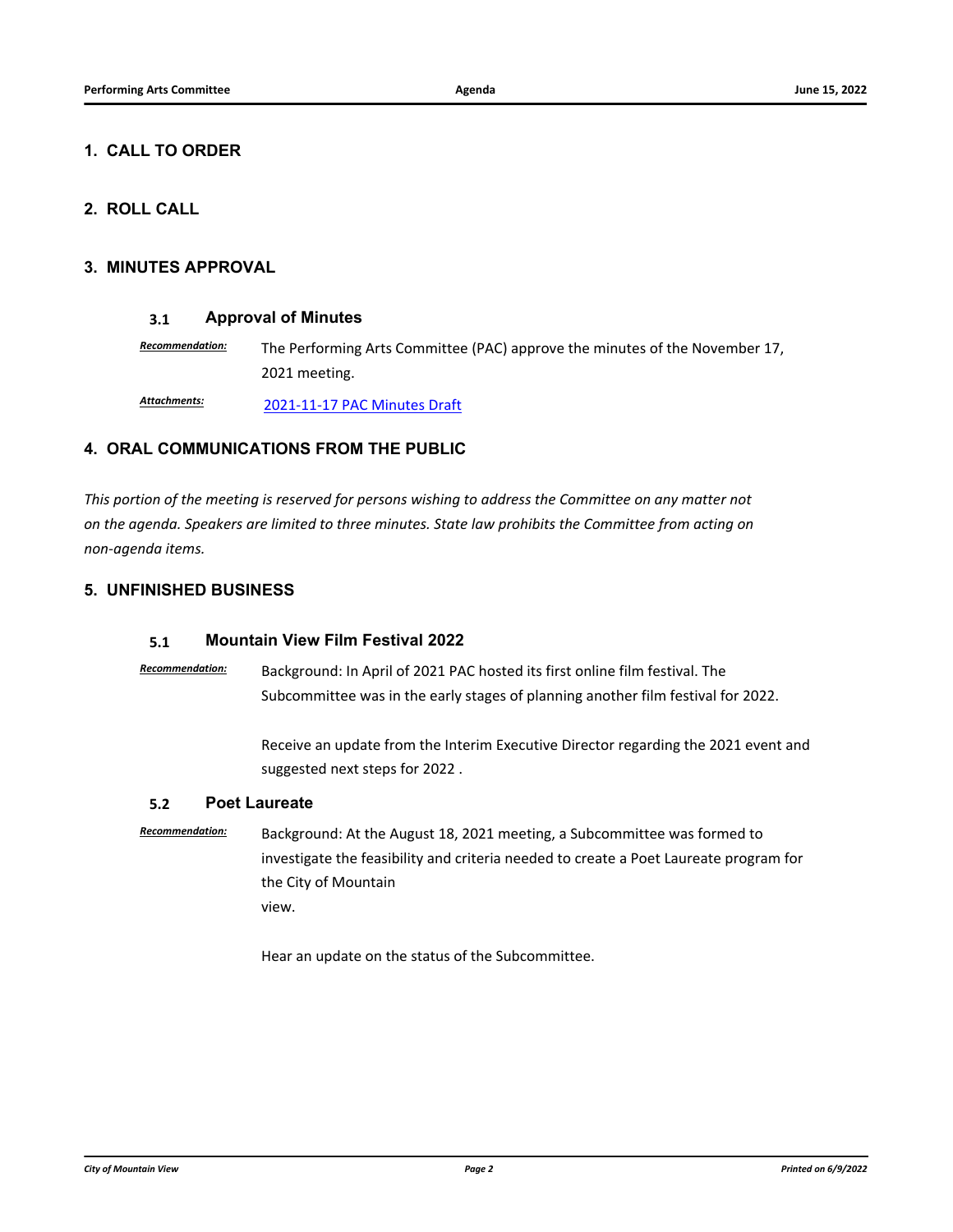## **6. NEW BUSINESS**

#### **6.1 [SecondStage Fee Waiver Program](http://mountainview.legistar.com/gateway.aspx?m=l&id=/matter.aspx?key=6577)**

*Recommendation:* Background: At the December 11, 2013 PAC meeting, the PAC approved a SecondStage Fee Waiver Program. The PAC regularly reviews applications through the fee waiver program.

> Review the current SecondStage Fee waiver application from Soaring Dragons Endeavors.

[2022-06-15 Soaring Dragons Endeavors Fee Waiver Application](http://mountainview.legistar.com/gateway.aspx?M=F&ID=ff12fdc3-9467-4ffb-b8d2-35592518c31d.pdf) [2022-06-15 Soaring Dragon Endeavors Supporting Document](http://mountainview.legistar.com/gateway.aspx?M=F&ID=75078663-671d-4777-bf8b-04de3d7d47ee.pdf) *Attachments:*

#### **6.2 [Work Plan for Fiscal Year 2022-2023](http://mountainview.legistar.com/gateway.aspx?m=l&id=/matter.aspx?key=6584)**

*Recommendation:* Background: Each year PAC submits a work plan to City Council for the following fiscal year.

> Approve and or amend the draft work plan for fiscal year 2022-2023 submitted by Staff.

Attachments: [FY 22-23 Performing Arts Committee Work Plan - DRAFT](http://mountainview.legistar.com/gateway.aspx?M=F&ID=6a75cbce-17d0-47a1-8908-032491ed4dc3.pdf)

#### **6.3 [High School One-Act Play Festival 2023](http://mountainview.legistar.com/gateway.aspx?m=l&id=/matter.aspx?key=6586)**

*Recommendation:* Background: The High School One-Act Play festival was first developed in June of 2013. Staff will review the history of the program and provide a detailed explanation of the work required to produce the High School One-Act Play Festival in 2023

> Receive an update from the Interim Executive Director regarding past events and suggested net steps for 2023.

#### **6.4 [PAC Committee Members Photo](http://mountainview.legistar.com/gateway.aspx?m=l&id=/matter.aspx?key=6583)**

*Recommendation:* Background: The PACwebsite should have a current photo of all Committee Members.

Take a photo to update the PAC website.

#### **6.5 [Election of Officers](http://mountainview.legistar.com/gateway.aspx?m=l&id=/matter.aspx?key=6580)**

*Recommendation:* Background: Committee bylaws require an annual election of a Chairperson and Vice Chairperson .

Elect a new Chairperson and Vice Chairperson.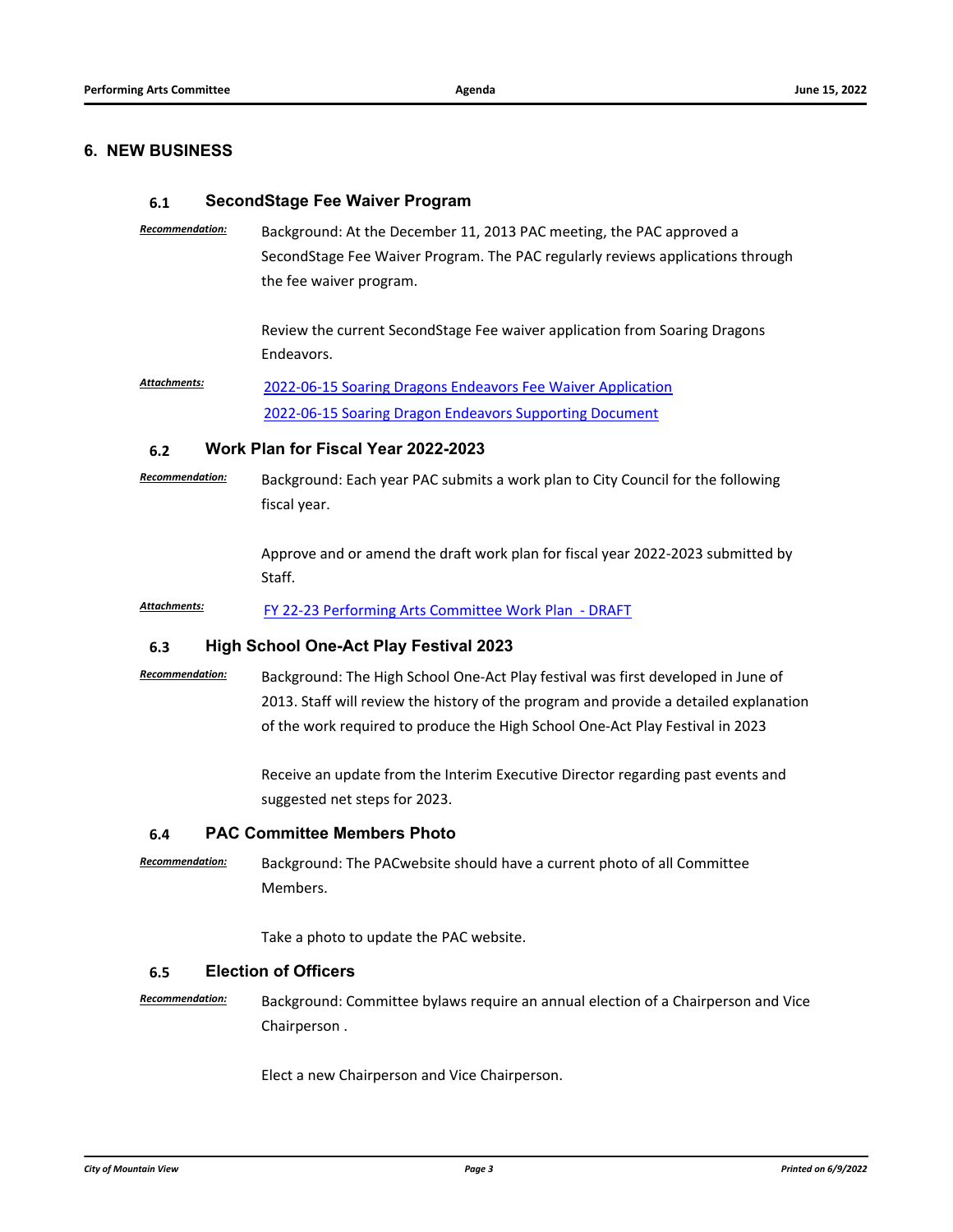## **6.6 [PAC Ad Hoc Committees](http://mountainview.legistar.com/gateway.aspx?m=l&id=/matter.aspx?key=6581)**

*Recommendation:* Background: The PAC has several Ad Hoc Committees currently active.

Review the Committees, sunset the ones that are complete and update the Committee members on active Committees.

## **7. COMMITTEE/STAFF ANNOUNCEMENTS, UPDATES, REQUESTS AND COMMITTEE REPORTS**

*No action will be taken on questions raised by the Committee at this time.*

### **7.1 [PAC Revenue and Expense Spreadsheet](http://mountainview.legistar.com/gateway.aspx?m=l&id=/matter.aspx?key=6587)**

*Recommendation:* Informational Item Only

Attachments: [2022-06-15 PAC Revenue Expenses - Full spreadsheet](http://mountainview.legistar.com/gateway.aspx?M=F&ID=8b19171f-bcfe-4655-bdd1-095c02541f2b.pdf)

## **8. ADJOURNMENT**

*The next Performing Arts Committee meeting will be held on Wednesday, August 17, 2022 at 6:15 p.m. in the Atrium Conference Room, 500 Castro Street, or remotely via video conference. The agenda will be posted on Friday, August 12, 2022. Please consult the posted agenda for more details.*